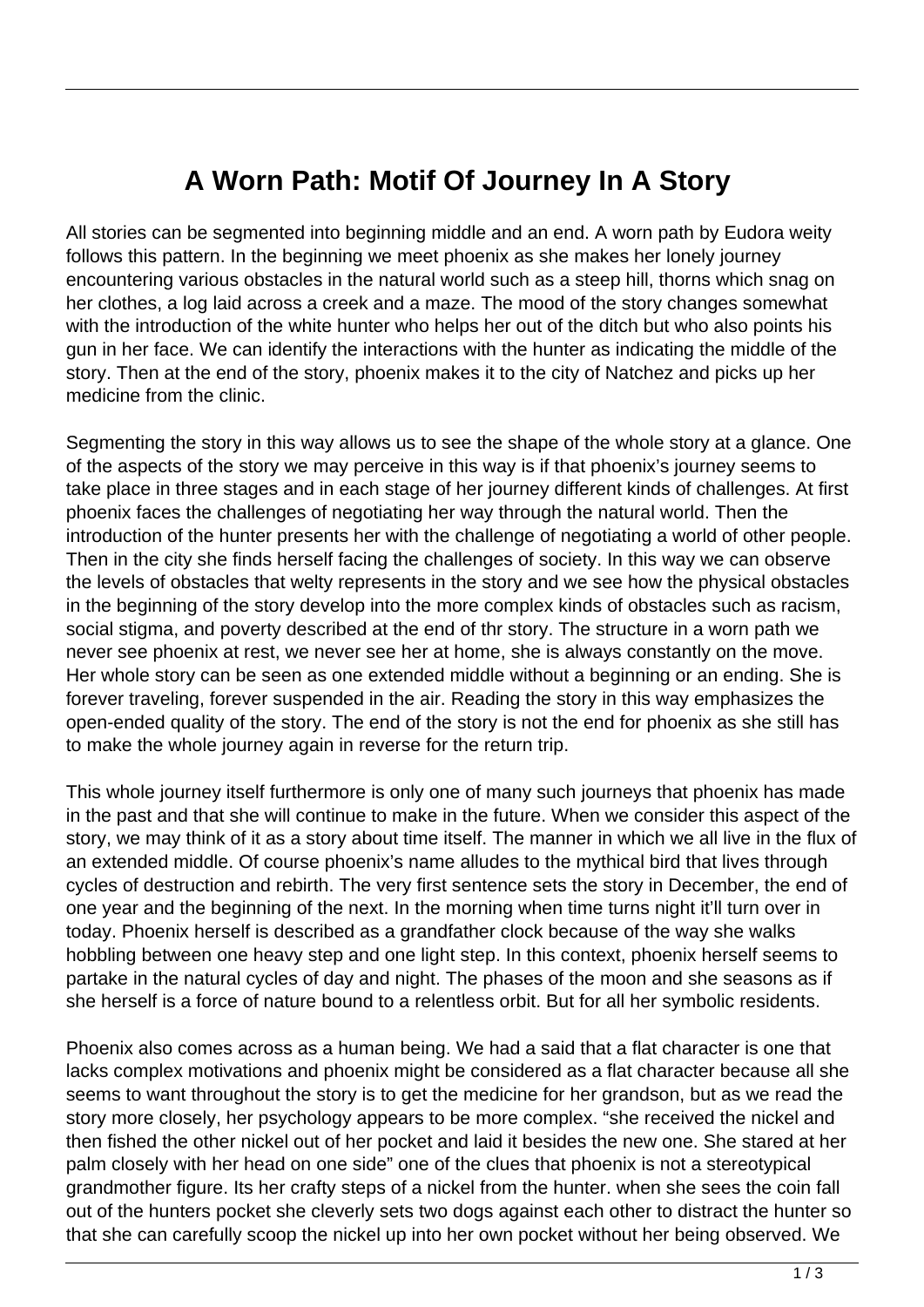know that stealing is wrong and we know that phoenix is supposed to be the protagonist soo the reader has to invent a way of reconciling this apparent contradiction. Is it okay for phoenix to steal from the hunter because he is a bigot and deserves to get taken advantage of? Or does phoenix's extreme poverty provide an excuse for her behavior? Or are we to think of phoenix as combining as both noble and ignoble qualities? This would be another way of saying that we are supposed to think of her as human, as a round character. Indeed at the very end of the story she tales this nickel out again and holds it against another nickel that she received from the attendant at the clinic. the two nickels, the one that she stolen, and the one she received by comparatively honest means seems to represent two sides of her character recalling the description of phoenix in the first paragraph as balance between heaviness and lightness.

Another conflict that helps to make phoenix a round character is that while she persists in her commitment to obtaining the medicine for her grandson. At several points in the story she seems tempted to give up the story journey altogether and just sink down into restful death. At one point sitting down to rest she has a dream vision of a little boy who brings her a piece of cake which she is happy to accept. This spectral vision seems to represent a fantasy of giving in to the temptation to stop the journey. Even more noticeable when a black dog knocks her into a ditch she lies down in the springy weeds and unable to extract herself seems resigned to remaining in this shallow grave indefinitely. It is dumb luck that the hunter comes along and helps her out but the suggestion remains that phoenix is so old and so weary that the prospect of dying on her journey is not altogether unpleasant. Indeed, the frequency with which dream images intrude into phoenix's reality suggests that she exists in a kind of borderland between consciousness and sleep between life and death providing another frame of reference for that balance between heaviness and lightness said Welty she described in her initial description of her protagonist.

The setting of the story the American deep south at some point in the first half of the 20th century obviously plays in an important role in the narrative. The disrespect shown toward phoenix by the hunter and by the attendance at the clinic is clearly indended to be understood within the context of jim crow era racial tension. While we can think of phoenix Jackson as a kind og eternal timeless pilgrim on a path between life and death. She is also a particular individual with a particular relationship to American history. We learned at the end of the story that phoenix never went to school because she was too old that "the surrender" meaning that when the south surrendered at the end of the civil war and the freed slaves were offered the oppurnuity to get an education. Phoenix was already beyond school-age. this revelation that phoenix spent the first two decades or so of her life as a slave has a chilling residence to her statement in paragraph five "seems like there us chains about my feet, time I get this far" literally phoenix is having a hard time getting up the hill and the difficulty of moving forward recalls the weight of leg irons but the discovervy that phoenix was born a slave makes this passage more than a figurative speech, it connects her struggles on this journey to the struggles she has undergone her whole life as a victim of slavery. The path takes on another meaning at the difficult path of phoenix's life.

The fact of the purpose of this journey is to obtain medicine for her grandson adds another dimension to the symbol of phoenix's path of life. The ultimate goal of the journet of life is to nurture the next generation. The grandson suffers from the effects having swallowed lye a corrosive alkaline substance that can produce serious chemical burns. The medicine phoenix obtains may help the grandson throat to heal. It may help him recover his voice. Of course finding one's voice is a potent metaphor for achieving a sense of empowerment and social